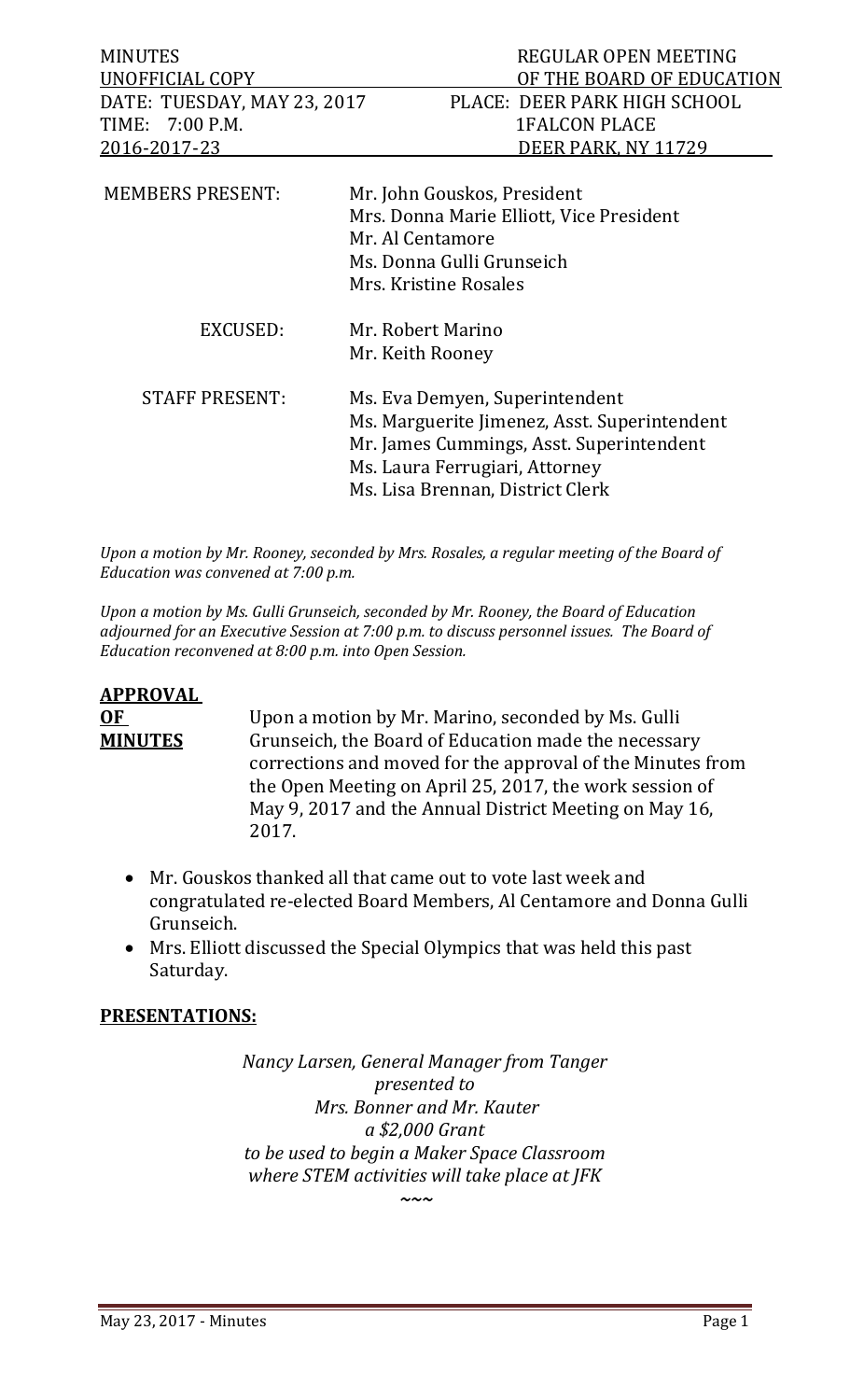*Kyle Jefferson, RF Student Recognized by the NY Knicks basketball team as one of the recipients of the 2017 Dave DeBusschere Award*

**~~~**

#### **CONGRATULATIONS ON YEARS OF SERVICE AWARDS**

## **25 YEARS 30 YEARS**

*Esther Fullam Lucy Benivegna Mary Galea Nancy Liston Jill Perry-Eising Jean Ludlow Lisa Stallone Beth Rose Denise Vadala Jerry Cannarozzo Francine Fair*

#### **CONGRATULATIONS TO RETIREES**

## **ADMINISTRATIVE INSTRUCTIONAL NON-INSTRUCTIONAL**

*Gina Palasciano Laura Gioia Thomas Anatra Rita Murphy Marlene Downing Thomas Helmstadt Paul Vultaggio Lewis Hutcherson Jerri Sokal Kathleen Cicchetti Sue Ermish Joe Owens Nancy Valente Laura Franco*

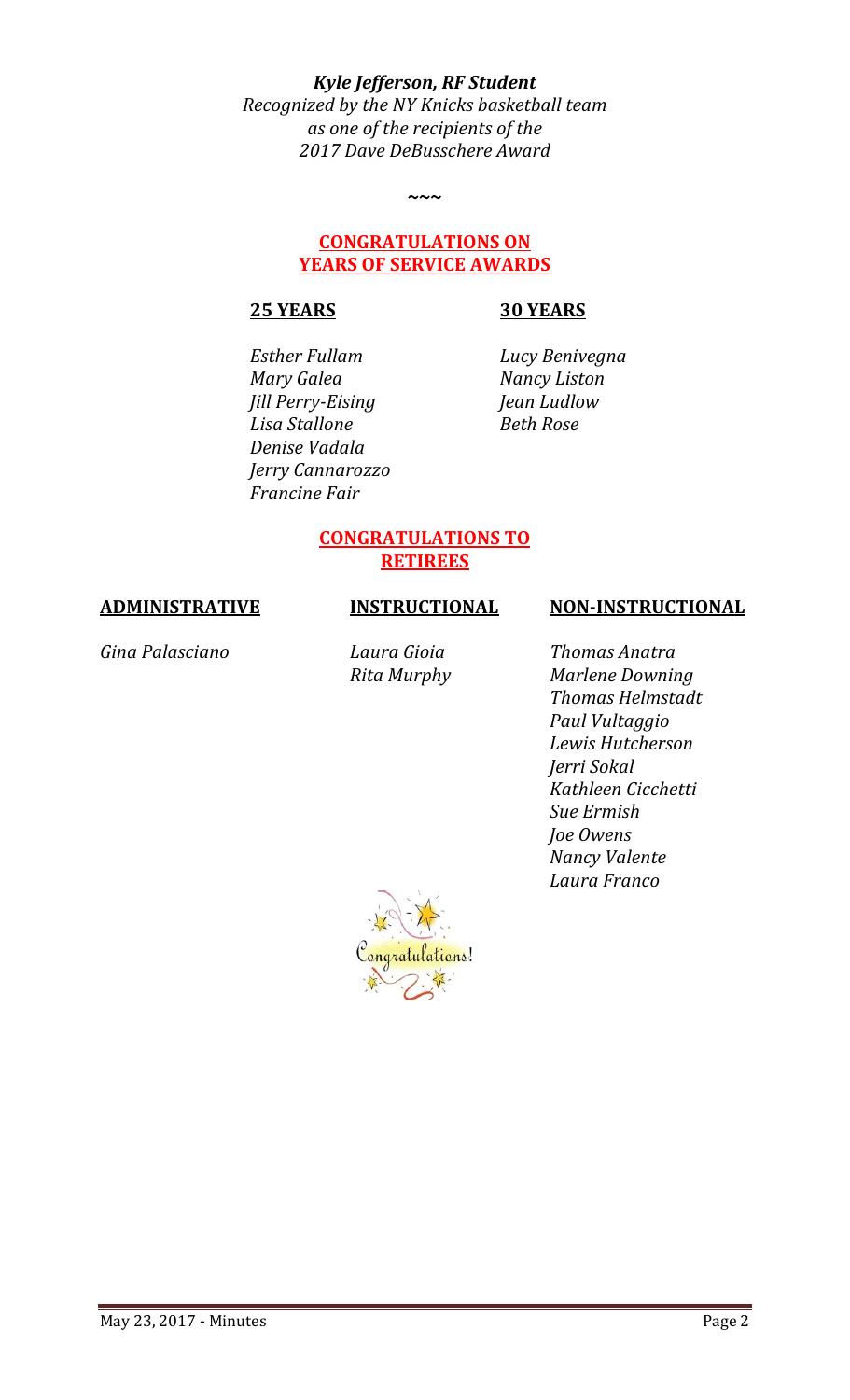## **NEW BUSINESS**:

**TAX ANTICIPATION NOTE RESOLUTION MAY 23, 2017,** *Resolution:* **AUTHORIZING THE ISSUANCE OF NOT TO EXCEED \$20,000,000 TAX ANTICIPATION NOTES IN ANTICIPATION OF THE RECEIPT OF TAXES TO BE LEVIED FOR THE FISCAL YEAR ENDING JUNE 30, 2018**

**OF DEER PARK UNION** *Upon a motion by Mr. Centamore, seconded* **FREE SCHOOL DISTRICT,** *by Ms. Gulli Grunseich, the Board of Education <u>unanimously</u> approved the following* 

#### **RESOLVED** BY THE BOARD OF EDUCATION OF DEER PARK UNION FREE SCHOOL DISTRICT, IN THE COUNTY OF SUFFOLK, NEW YORK, AS FOLLOWS:

Section 1. Tax Anticipation Notes (herein called "Notes") of Deer Park Union Free School District, in the County of Suffolk, New York (herein called "District"), in the principal amount of not to exceed \$20,000,000, and any notes in renewal thereof, are hereby authorized to be issued pursuant to the provisions of Sections 24.00 and 39.00 of the Local Finance Law, constituting Chapter 33-a of the Consolidated Laws of the State of New York (herein called "Law").

Section 2. The following additional matters are hereby determined and declared:

(a) The Notes shall be issued in anticipation of the collection of real estate taxes to be levied for school purposes for the fiscal year commencing July 1, 2017 and ending June 30, 2018, and the proceeds of the Notes shall be used only for the purposes for

which said taxes are levied.<br>(b) The No The Notes shall mature within the period of one year from the date of their issuance.<br>(c)

(c) The Notes are not issued in renewal of other notes.<br>(d) The total amount of such taxes remains uncollected

The total amount of such taxes remains uncollected at the date of adoption of this resolution.<br>Section 3.

The Notes hereby authorized shall contain the recital of validity prescribed by Section 52.00 of the Law and shall be general obligations of the District, and the faith and credit of the District are hereby pledged to the punctual payment of the principal of and interest on the Notes and unless the Notes are otherwise paid or payment provided for, an amount sufficient for such payment shall be inserted in the budget of the District and a tax sufficient to provide for the payment thereof shall be levied and collected.

Section 4. Subject to the provisions of this resolution and the Law, and pursuant to Sections 50.00, 56.00, 60.00 and 61.00 of the Law, the power to sell and issue the Notes authorized pursuant hereto, or any renewals thereof, and to determine the terms, form and contents, including the manner of execution, of such Notes, and to execute arbitrage certifications relative thereto, is hereby delegated to the President of the Board of Education, the chief fiscal officer of the District.

Section 5. The Notes shall be executed in the name of the District by the manual signature of the President of the Board of Education, the Vice President of the Board of Education, the District Treasurer, the District Clerk, or such other officer of the District as shall be designated by the chief fiscal officer of the District, and shall have the corporate seal of the District impressed or imprinted thereon which corporate seal may be attested by the manual signature of the District Clerk.

Section 6. This resolution shall take effect immediately.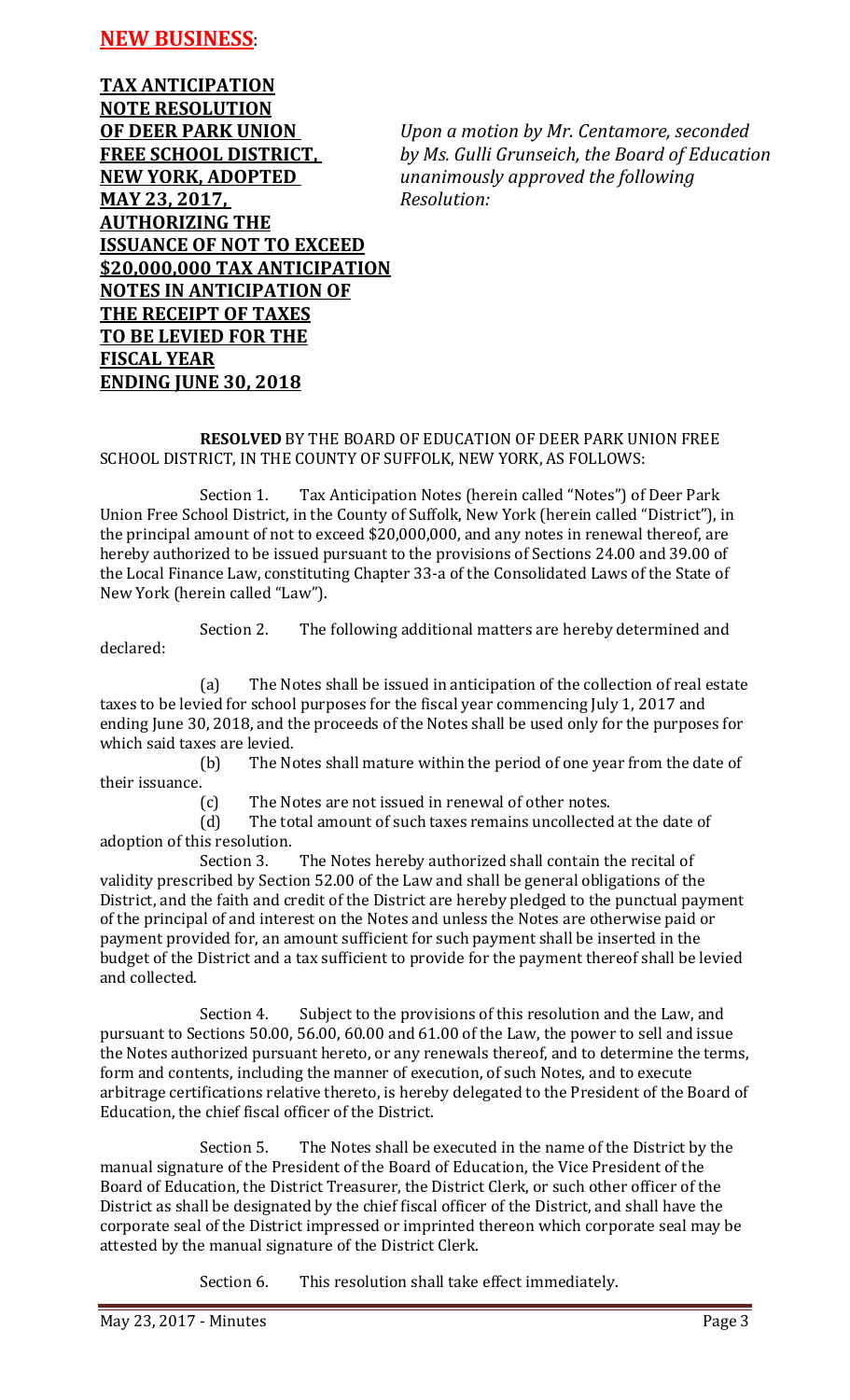# **APPROVAL BOX TOPS**

**OF MONETARY** *Upon a motion by Mrs. Rosales, seconded by Mrs. Elliott,* **DONATION TO** *the Board of Education unanimously approved the*  **JFK FROM** *following Resolution:*

> **RESOLVED**, that the Board of Education accept a donation of \$362.90 from the Box Tops Education that will be deposited into the JFK Spirit account.

# **APPROVAL TANGER**

**OF \$2,000** *Upon a motion by Ms. Gulli Grunseich, seconded by* **GRANT TO** *Mr. Centamore, the Board of Education unanimously* **JFK FROM** *approved the following Resolution:*

> **RESOLVED**, that the Board of Education accept a donation of \$2,000 from a Grant to be used at JFK for STEM activities.

# **APPROVAL**

**OF DONATION** *Upon a motion by Mrs. Elliott, seconded by Mr.*  **OF SUPPLIES** *Centamore, the Board of Education unanimously*  **TO S/E PROGRAM** *approved the following Resolution:*

> **RESOLVED,** that the Board of Education accept the following donations from Mrs. Lent, a Special Education parent in the district, who donated approx. \$600 in supplies for the special education programs at the HS, RF and JFK. These items were purchased as a result of an Autism Awareness fundraiser by Mrs. Lent.

*1 swim center safety pool 4 fidget puzzles 4 sets of play pen balls 1 yoga stay and play ball 6 plastic slinky fidget toys 1 set of chair bands*

*4 Laminators 6 fidget rubber stretch strips 1 balance ball chair 10 fidget sticks for stress relief* 

**APPROVAL** *Upon a motion by Mrs. Elliott, seconded by Ms. Gulli Grunseich,* **OF** *the Board of Education unanimously approved the following* **SCHEDULES** *Schedules collectively:*

# **NON-INSTRUCTIONAL**

#### **SCHEDULE -- NN --APPOINTMENTS (Non-Instructional)**

#### **Brendan Murray**

Deer Park High School<br>Position: Lifegua Lifeguard<br>\$10/hour Salary/Step:<br>Effective Effective 4/28/2017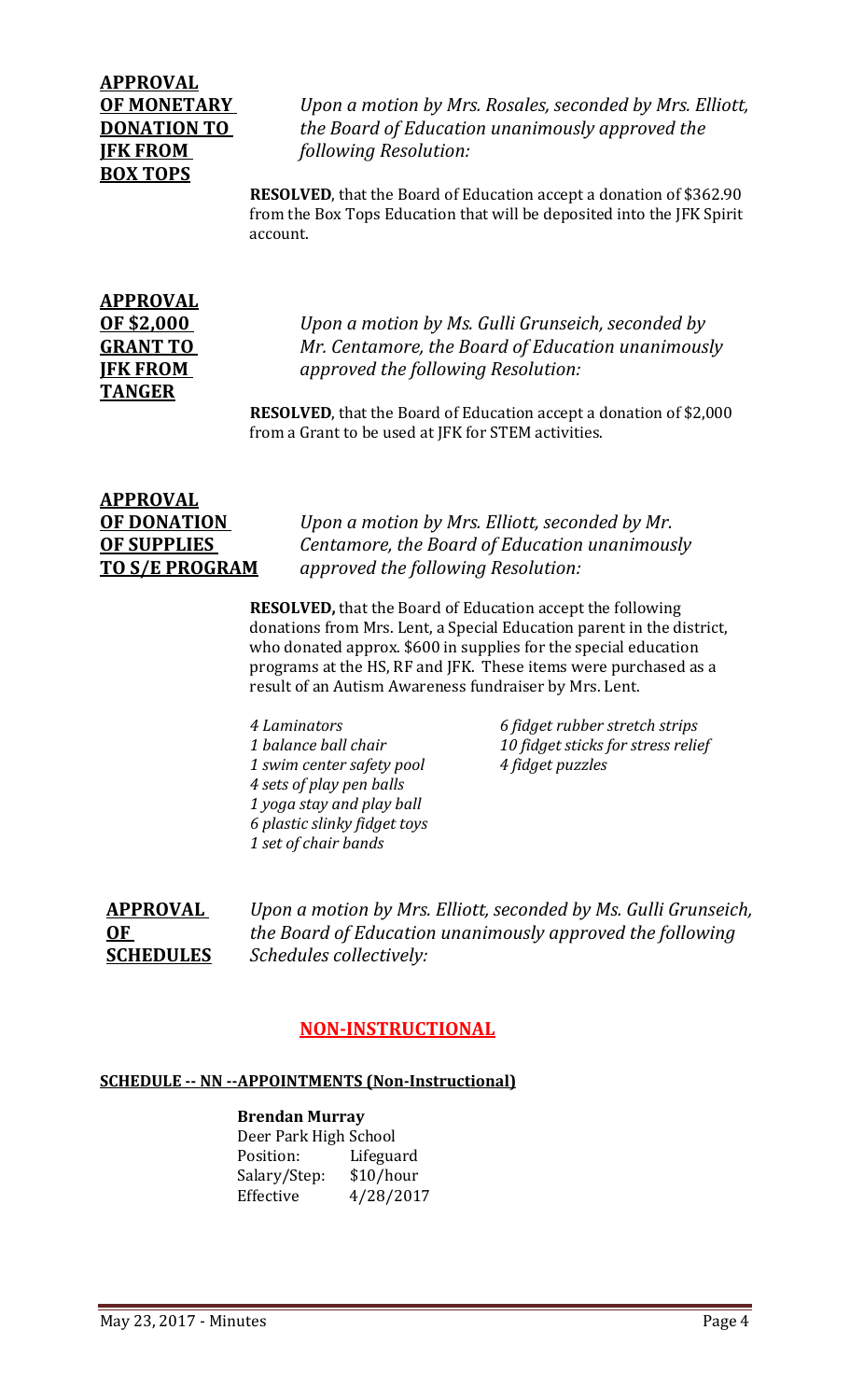#### **John Murray**

Deer Park High School<br>Position: Lifegua Lifeguard<br>\$10/hour Salary/Step:<br>Effective Effective 4/28/2017

#### **Erin Schabe**

John F Kennedy Intermediate School<br>Position: Non-Instructional 2. Non-Instructional 2.5 hr Cafeteria Aide<br>\$16.43/hour Salary/Step:<br>Effective Effective 5/8/2017

#### **SCHEDULE -- NNPS --PER DIEM SUBSTITUTES (Non-Instructional)**

#### **Stephanie Robinson**

Transportation Substitute Bus Driver<br>\$21.50/hour Salary/Step:<br>Effective  $5/15/2017$ 

#### **SCHEDULE -- NNS --REGULAR (PERMANENT) SUBSTITUTES (Non-Instructional)**

#### **Jean Skaalerud** Robert Frost Middle School<br>Position: Leave Repla Leave Replacement Float Nurse<br>\$43,167 Salary/Step: Effective 5/6/2017 - 6/30/2017 (Nicholson) Salary prorated at \$7,123

#### **SCHEDULE -- OO --RESIGNATIONS / RETIREMENTS / REMOVALS / TERMINATIONS (Non-Instructional)**

#### **Laura Franco**

Memorial<br>Position: Clerk Typist Salary/Step: Effective 10/15/2017 Resignation for the purpose of RETIREMENT

#### **Martin Schwartz**

Transportation<br>Position: **Bus Driver** Salary/Step:<br>Effective Effective 4/30/2017 Resignation. No outstanding obligation to the district.

#### **Nancy Valente**

Deer Park High School<br>Position: Clerk T **Clerk Typist** Salary/Step:<br>Effective Effective 7/31/2017 Resignation for the purpose of RETIREMENT

#### **Mary Winiarski**

Transportation<br>Position: **Bus Driver** Salary/Step:<br>Effective  $4/4/2017$ Changed to RESIGNATION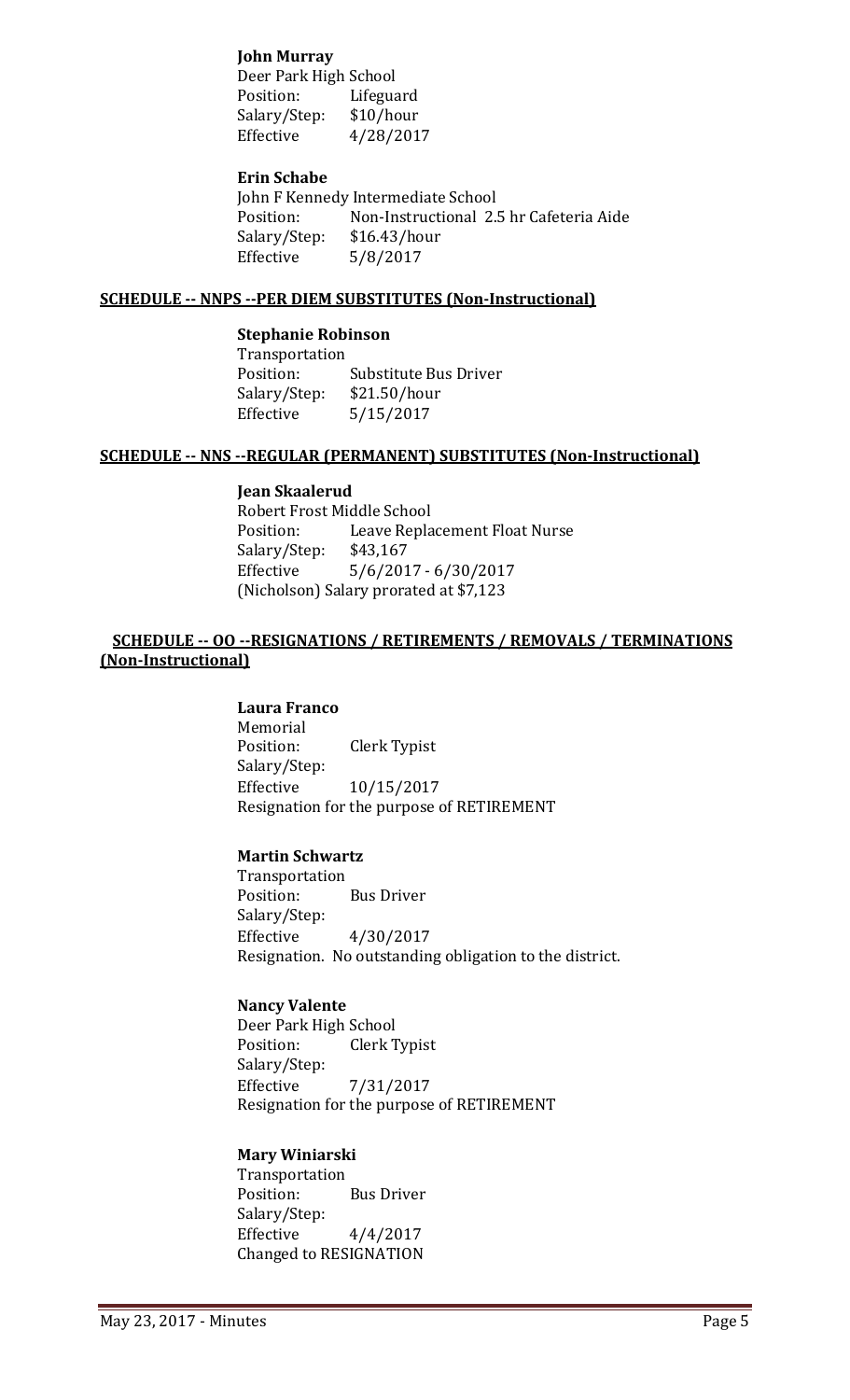#### **SCHEDULE -- QQ --LEAVES OF ABSENCE (Non-Instructional)**

#### **Rosalyn Baskin**

Transportation<br>Position: **Transportation Aide** Salary/Step: Effective 4/12/2017 - 4/28/2017 CHANGE OF DATES for Unpaid Medical LOA (FMLA)

#### **Susan Cangelosi**

Transportation<br>Position: **Bus Driver** Salary/Step: Effective 3/27/2017 - 3/31/2017 CHANGED TO: PAID LOA

#### **Paula de la Grande**

Transportation<br>Position: **Bus Driver** Salary/Step: Effective 4/28/2017 - 5/22/2017 Extension of Unpaid Medical LOA

#### **Carmine DeMaio**

Transportation **Bus Driver** Salary/Step:  $4/17/2017 - 5/1/2017$ Unpaid Medical LOA (FMLA)

#### **Sauledein Gates**

Transportation<br>Position: **Bus Driver** Salary/Step: Effective 4/22/2017 - 6/30/2017 Unpaid Leave of Absence

#### **Michael McEvoy**

Memorial<br>Position: Groundsman Salary/Step: Effective 5/3/2017 - 6/14/2017 Extension of Unpaid Medical LOA (WC)

#### **Patricia Merlino**

Transportation **Bus Driver** Salary/Step:  $4/20/2017 - 5/5/2017$ Unpaid Medical LOA (FMLA)

#### **Masy Nicholson**

May Moore School<br>Position: Reg Registered Nurse Salary/Step: Effective 5/7/2017 - 6/30/2017 Extension of Unpaid Medical LOA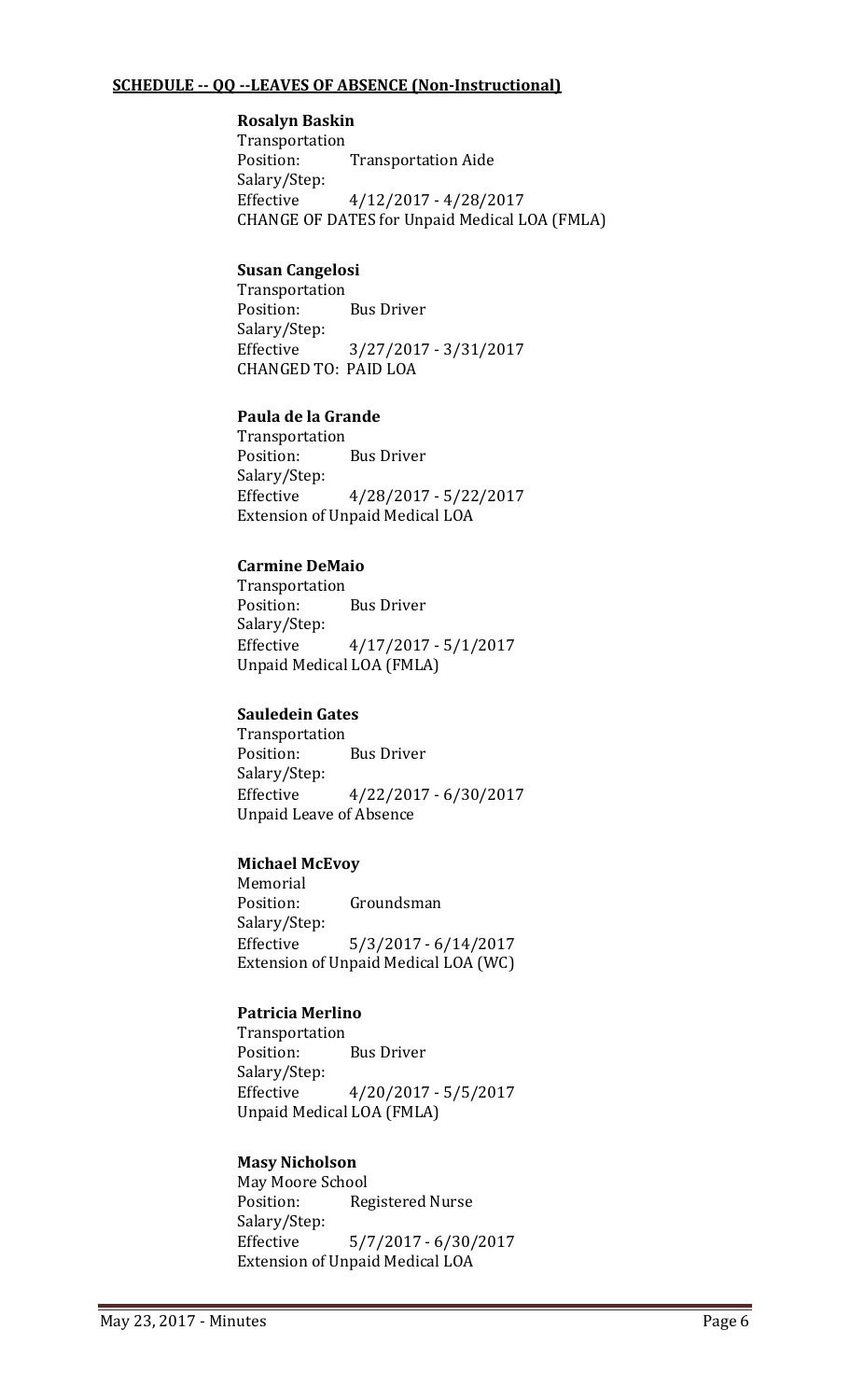#### **INSTRUCTIONAL**

#### **SCHEDULE -- LR --LONG TERM SUBSTITUTE / LEAVE REPLACEMENT (LR) APPOINTMENTS (Instructional)**

#### **Alison Branca**

Deer Park High School<br>Position: Leave Leave Replacement Associate Principal<br>No Change Salary/Step:<br>Effective Effective 2/11/2017 - 4/29/2017 (Kozlowsky)

#### **Alison Branca**

Deer Park High School<br>Position: Leave l Leave Replacement Associate Principal \$115,000 Salary/Step: Effective 4/30/2017 - 6/30/2017 Salary prorated at \$21,904.76 (Kozlowsky)

#### **Dylan Duprez**

Deer Park High School<br>Position: Leave I Position: Leave Replacement Science Teacher<br>Selary/Step: \$56,285 BA/Step 1 Salary/Step: \$56,285 BA/Step 1<br>Effective 5/1/2017 - 6/30/2017  $5/1/2017 - 6/30/2017$ (Branca) Salary prorated at \$10,976

#### **Maria Gomez**

Deer Park High School Position: .2 Leave Replacement Spanish Teacher \$61,524 MA/Step 1 Effective 5/5/2017 - 6/30/2017 (Nola) Salary prorated at \$11,074

#### **Dina Peragine**

Deer Park High School Position: .2 Leave Replacement Spanish Teacher MA75/Step 21 Effective 5/5/2017 - 6/30/2017 (Nola) This is a .2 overage prorated at \$3,863

#### **SCHEDULE -- NPS --PER DIEM SUBSTITUTES (Instructional)**

#### **Christina Caravella**

District Wide Position: Per-Diem Substitute Teacher/Substitute T.A.<br>Salary/Step: \$110/70 day Salary/Step: \$110/70 day<br>Effective 5/19/2017 -Effective 5/19/2017 - 6/30/2017 Certifications: Early Childhood Ed B-2, Childhood Ed 1-6, Students w Disabilities B-2 & 1-6

#### **Sue Dalba**

John Quincy Adams School<br>Position: Per-Diem S Per-Diem Substitute Teacher<br>\$110/day Salary/Step:<br>Effective Effective 4/27/2017 - 6/30/2017 Gesell Assessments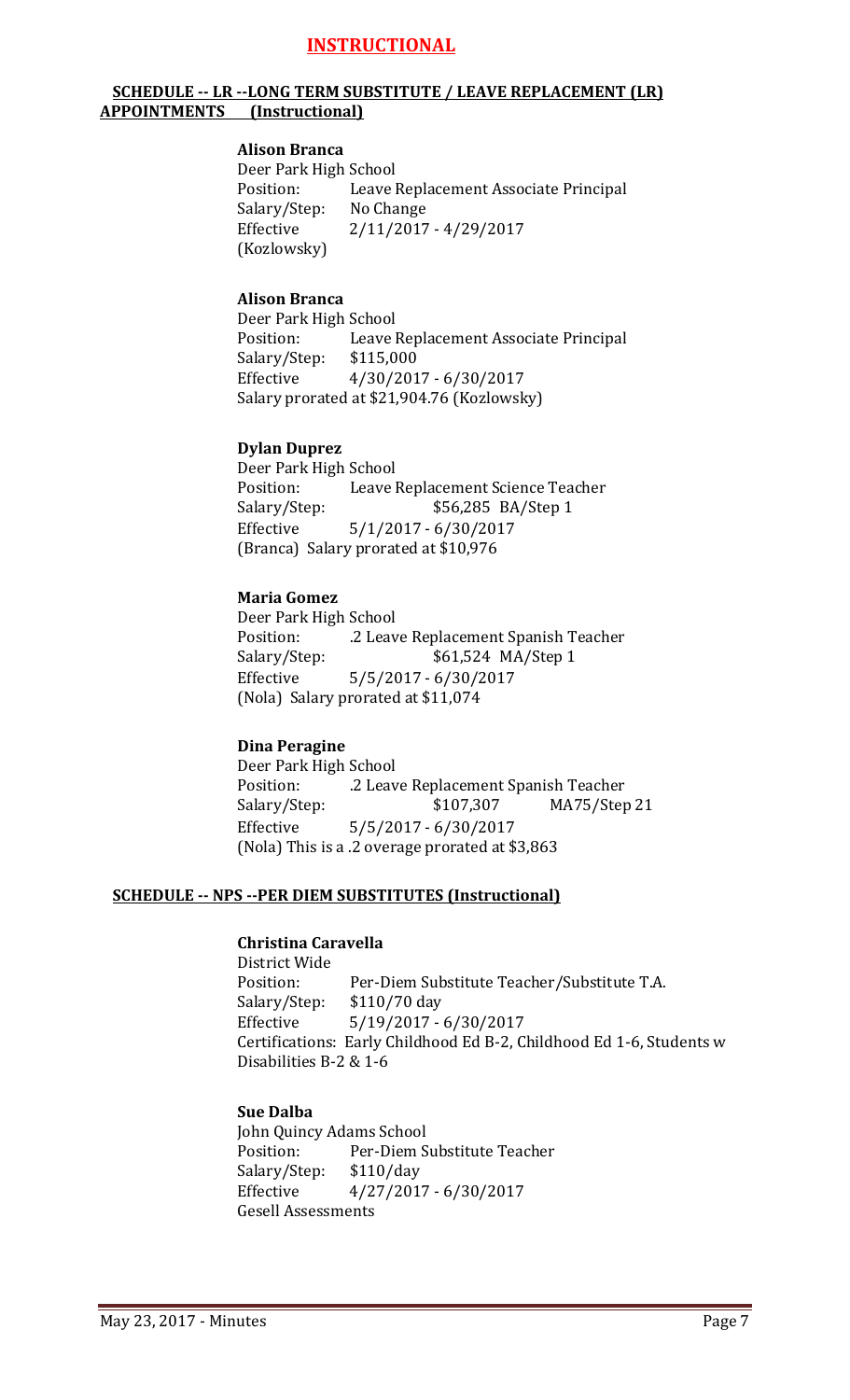#### **Kasey Kephart**

District Wide Per-Diem Substitute Teacher/ Substitute T.A. \$110/70 day Salary/Step:<br>Effective Effective 5/8/2017 - 6/23/2017

#### **Nancy Lanni**

John Quincy Adams School<br>Position: Per-Diem S Per-Diem Substitute Teacher<br>\$110/day Salary/Step:<br>Effective Effective 4/27/2017 - 6/30/2017 Gesell Assessments

#### **Jennifer Szoyka**

District Wide Per-Diem Substitute Teacher/Substitute T.A. \$110/70 day Salary/Step:<br>Effective Effective 5/19/2017 - 6/30/2017 Certifications: Early Childhood Ed B-2, Childhood Ed 1-6, Students w Disabilities B-2 & 1-6

#### **Alexandra Tucholski**

District Wide Per-Diem Substitute Teacher<br>\$110 day Salary/Step:<br>Effective  $6/1/2017$ Certifications: Elementary, Early Childhood Ed, Students with Disabilities

#### **SCHEDULE -- NS --PERMANENT SUBSTITUTES (Instructional)**

#### **Alexandra Tucholski**

May Moore School<br>Position: Per Permanent Substitute Teacher<br>\$125 dav Salary/Step:<br>Effective Effective 5/17/2017 - 5/31/2017

#### **SCHEDULE -- NSS --SUMMER SCHOOL APPOINTMENTS (Instructional)**

#### **Francis Amendola**

Deer Park High School<br>Position: Virtual Virtual Summer School Science Teacher<br>\$47.17/hour Salary/Step:<br>Effective Effective 7/5/2017 - 8/15/2017

#### **Anthony Cinquemani**

Deer Park High School Virtual Summer School Math Teacher<br>\$47.17/hour Salary/Step:<br>Effective Effective 7/5/2017 - 8/15/2017

#### **Lia Demyen**

Deer Park High School<br>Position: Virtual Virtual Summer School Math Teacher<br>\$47.17/hour Salary/Step:<br>Effective Effective 7/5/2017 - 8/15/2017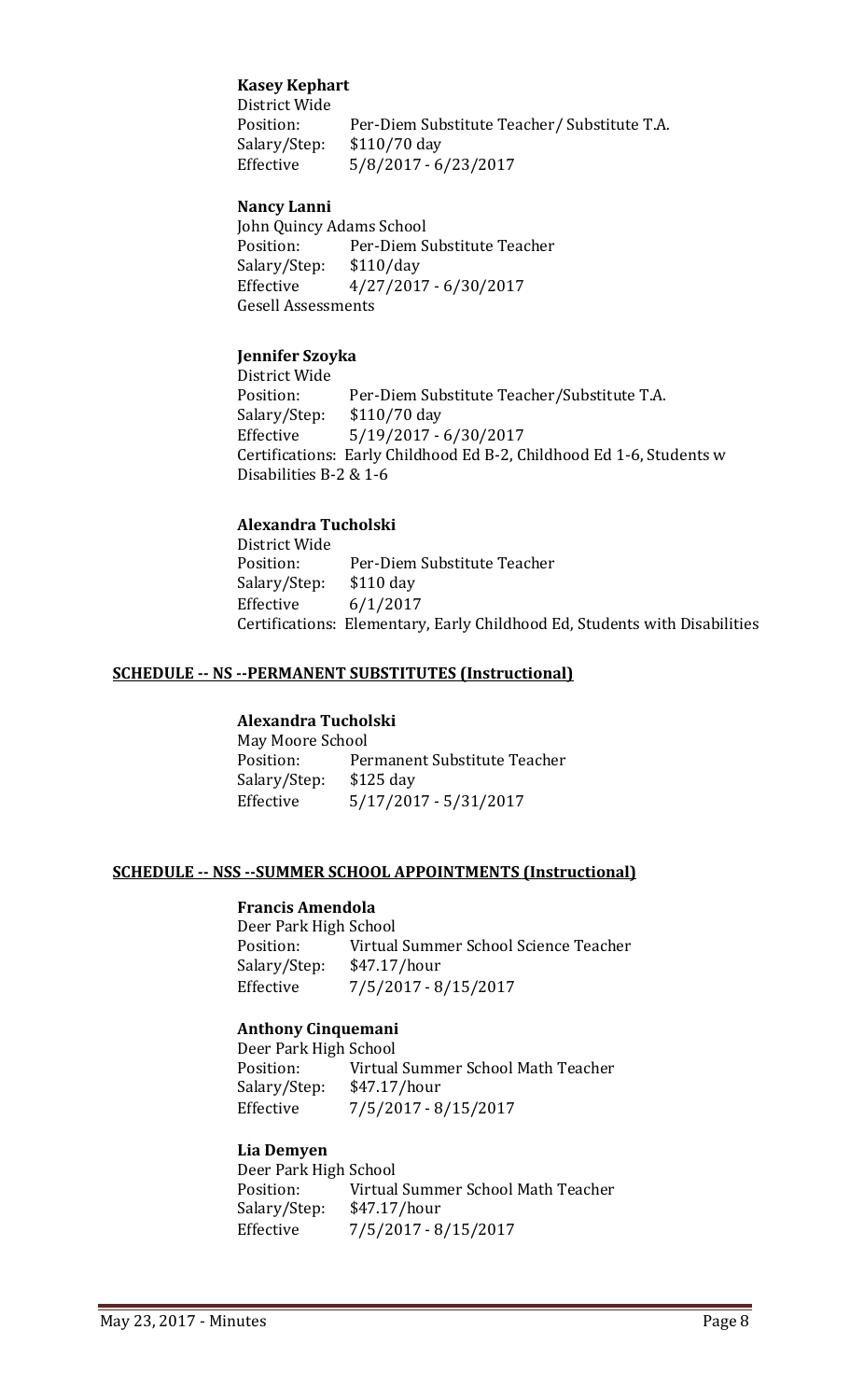#### **Justin Gutman**

Deer Park High School<br>Position: Virtual Virtual Summer School Social Studies Teacher<br>\$47.17/hour Salary/Step:<br>Effective Effective 7/5/2017 - 8/15/2017

#### **Justin Gutman**

Deer Park High School<br>Position: Virtual Virtual Summer School Lead Teacher<br>\$6,014.30 Salary/Step:<br>Effective Effective 7/5/2017 - 8/15/2017 4 days per week/ 2 classes per day

#### **Ed Johntry**

Deer Park High School<br>Position: Virtual Virtual Summer School ELA Teacher<br>\$47.17/hour Salary/Step:<br>Effective  $7/5/2017 - 8/15/2017$ 

#### **SCHEDULE -- O --RESIGNATIONS / RETIREMENTS / REMOVALS / TERMINATIONS (Instructional)**

#### **Jennifer Davidson**

Robert Frost Middle School<br>Position: Teaching As **Teaching Assistant** Salary/Step: Effective 6/30/2017 Resignation

#### **Victor LoMonaco**

Deer Park High School<br>Position: Associa Associate Principal Salary/Step:<br>Effective Effective 6/30/2017 Resignation to return to teaching position

#### **Wesley Weisenholz**

Deer Park High School<br>Position: Permai Permanent Substitute/Per-Diem Substitute Teacher & Sub T.A. Salary/Step:<br>Effective Effective 4/25/2017 Termination. No outstanding obligation to the district.

#### **SCHEDULE -- P --TENURE APPOINTMENTS (Instructional)**

#### **Heather Ciurleo**

John F Kennedy Intermediate School<br>Position: Special Education Tea Special Education Teacher Salary/Step:<br>Effective Effective 9/1/2014 - 8/31/2017 TENURE DATE: September 1, 2017

#### **Kimberly Lecamus**

Robert Frost Middle School<br>Position: World Lang World Language Teacher Salary/Step: Effective 9/1/2014 - 8/31/2017 TENURE DATE: September 1, 2017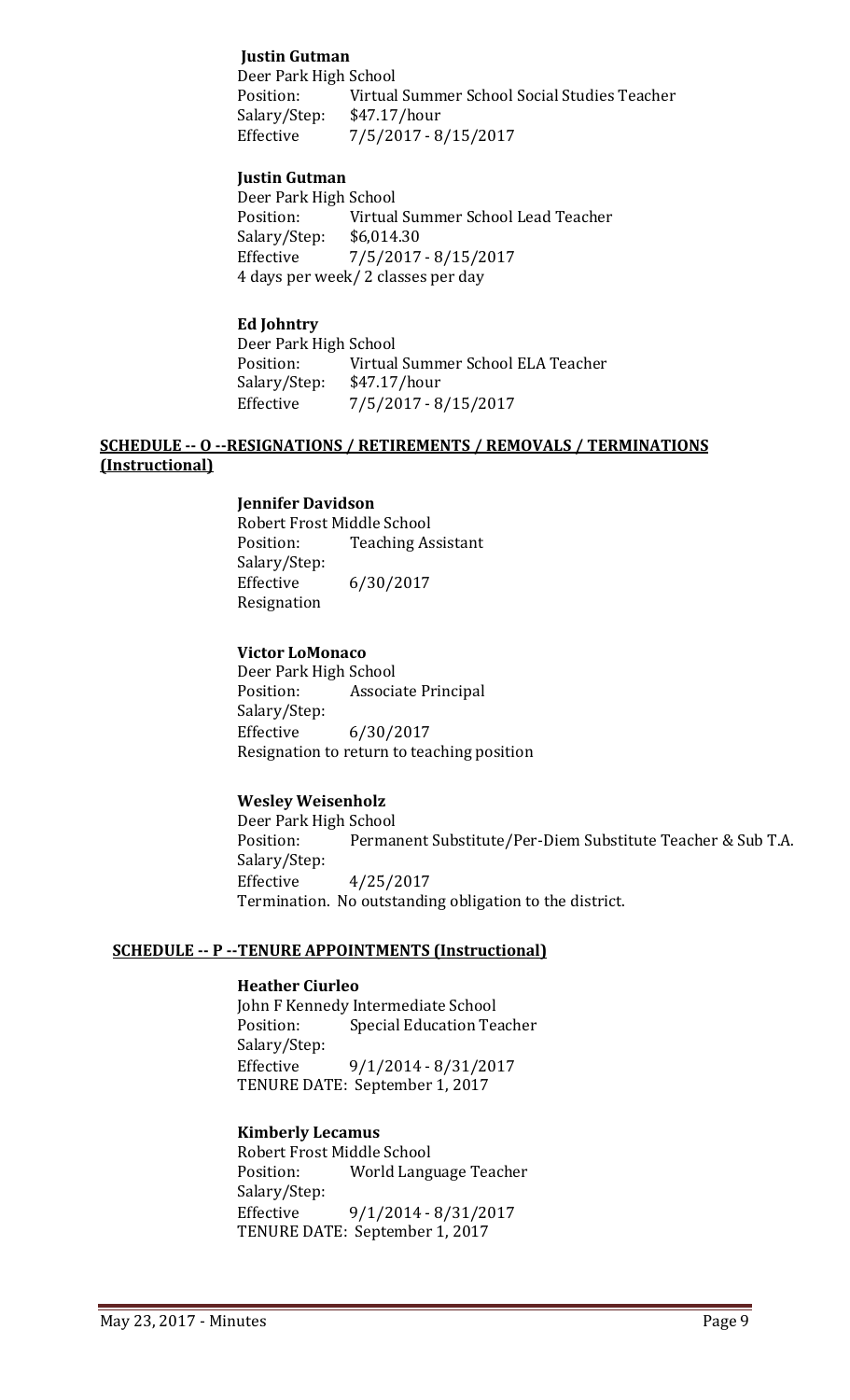#### **Anne McCormack**

Deer Park High School<br>Position: Math T Math Teacher Salary/Step: Effective 9/1/2014 - 8/31/2017 TENURE DATE: September 1, 2017

#### **Ariel Miano**

Deer Park High School<br>Position: Math T Math Teacher Salary/Step: Effective 9/1/2014 - 8/31/2017 TENURE DATE: September 1, 2017

#### **Henry Natal**

John F Kennedy Intermediate School<br>Position: Teaching Assistant **Teaching Assistant** Salary/Step: Effective 10/14/2014 - 10/13/2017 TENURE DATE: October 14, 2017

#### **Kathleen Ohanian**

John F Kennedy Intermediate School<br>Position: Teaching Assistant **Teaching Assistant** Salary/Step:<br>Effective Effective 9/1/2014 - 8/31/2017 TENURE DATE: September 1, 2017

#### **Michael Scardigno**

Deer Park High School<br>Position: Teachi **Teaching Assistant** Salary/Step: Effective 10/14/2014 - 10/13/2017 TENURE DATE: October 14, 2017

#### **Christopher Schulman**

Deer Park High School **Teaching Assistant** Salary/Step: Effective 10/15/2014 - 10/14/2017 TENURE DATE: October 15, 2017

#### **Geraldine Skelton**

May Moore School<br>Position: Tea **Teaching Assistant** Salary/Step: Effective 9/1/2014 - 8/31/2017 TENURE DATE: September 1, 2017

#### **SCHEDULE -- Q --LEAVES OF ABSENCE (Instructional)**

#### **Jennifer Arella**

John F Kennedy Intermediate School<br>Position: Elementary Elementary Salary/Step: Effective 5/13/2017 - 5/21/2017 Extension of Paid Medical LOA (FMLA)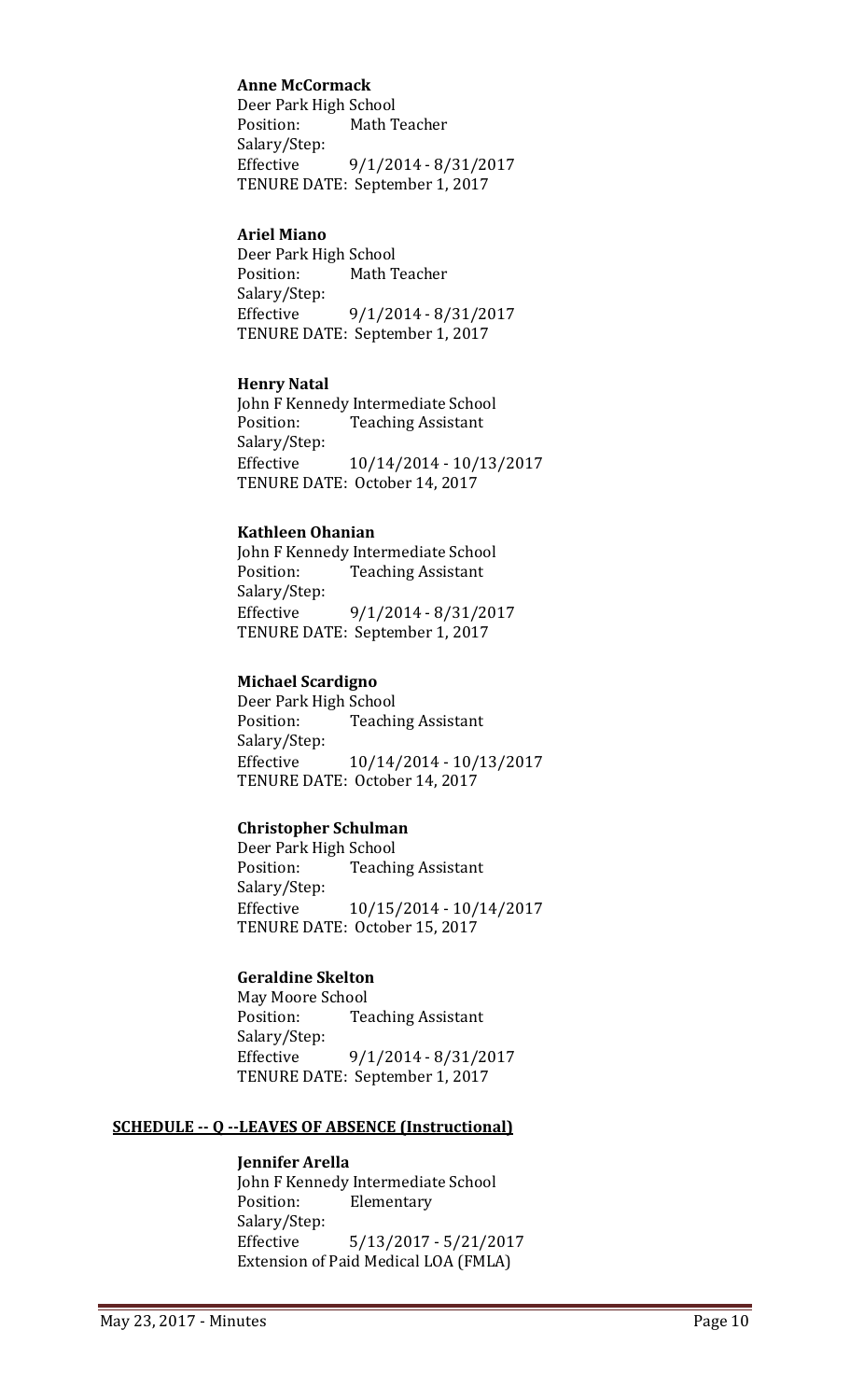#### **Robin Babakhanian**

May Moore School<br>Position: Tea **Teaching Assistant** Salary/Step: Effective 5/8/2017 - 6/30/2017 5/8/17-5/19/17 Paid Medical LOA (FMLA) 5/20/17-6/30/17 Unpaid Remainder of FMLA

#### **Alison Branca**

Deer Park High School<br>Position: Science Science Teacher Salary/Step:<br>Effective Effective 4/30/2017 - 6/30/2017 LOA to assume the Associate Principal position at HS (Kozlowsky)

#### **Aida Buckley**

Robert Frost Middle School<br>Position: Teaching As **Teaching Assistant** Salary/Step: Effective 5/4/2017 - 5/14/2017 Unpaid Medical LOA (FMLA)

#### **Thomas Leonick**

John F Kennedy Intermediate School<br>Position: Teaching Assistant **Teaching Assistant** Salary/Step: Effective 5/11/2017 - 6/30/2017 5/11/17-5/18/17 Paid Medical LOA (FMLA) 5/19/17-6/30/17 Unpaid Medical LOA (FMLA)

#### **Karen Linkletter**

May Moore School<br>Position: Ele **Elementary Teacher** Salary/Step:<br>Effective Effective 4/29/2017 - 5/5/2017 Extension of Paid Medical LOA (FMLA)

#### **Heather Nola**

Deer Park High School<br>Position: Spanisl Spanish Teacher Salary/Step:<br>Effective  $5/5/2017 - 1/25/2018$ CHANGE OF DATES: 5/5/17-6/30/17 Paid Maternity LOA (FMLA) 9/1/17-1/25/18 Unpaid Child Rearing Leave

#### **Gina Palasciano**

District Wide World Language & ENL C.A. Salary/Step:<br>Effective Effective 5/12/2017 - 5/30/2017 Extension of Paid Medical LOA (WC)

#### **Kristen Salemi**

Deer Park High School<br>Position: Math T Math Teacher Salary/Step: Effective 3/23/2017 - 6/9/2017 CHANGE OF DATES: 3/23/17-5/12/17 Paid Maternity LOA (FMLA) 5/13/17-6/9/17 Unpaid Remainder of FMLA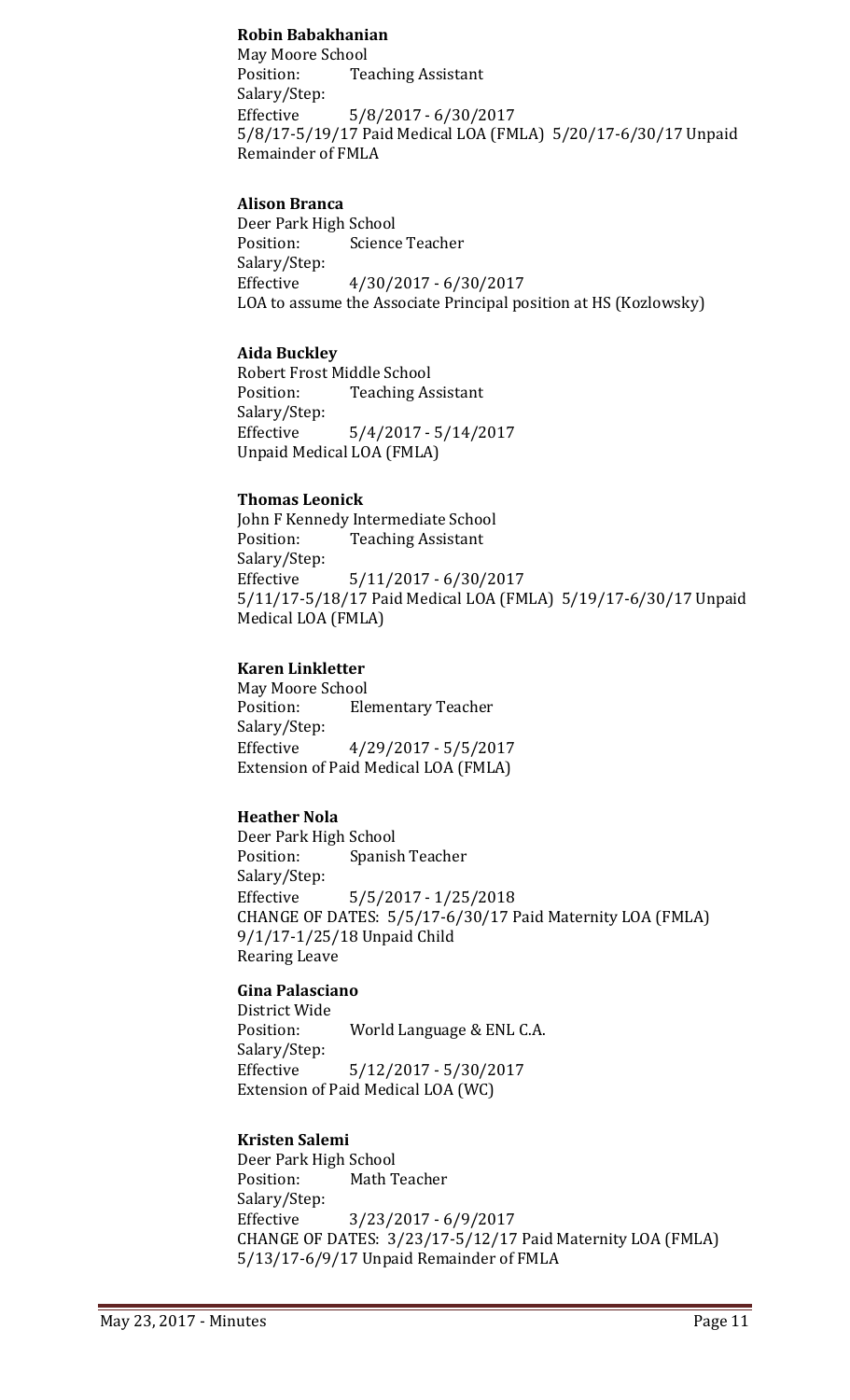**Linda Stow** John Quincy Adams School<br>Position: Elementary **Elementary Teacher** Salary/Step:<br>Effective Effective 5/23/2017 - 6/30/2017 Paid Medical LOA (FMLA)

#### **SCHEDULE -- RE --REINSTATEMENT TO FULL TIME (Instructional)**

#### **Victor LoMonaco**

Deer Park High School<br>Position: Social S Position: Social Studies Teacher<br>Salary/Step: \$107,307 MA75/Step 21 Effective 7/1/2017

#### **SCHEDULE -- TA --PROBATIONARY TEACHING ASSISTANT (Instructional)**

#### **Thomas Leonick**

John F Kennedy Intermediate School<br>Position: Teaching Assistant **Teaching Assistant** Salary/Step: Effective 10/14/2014 - 11/24/2017 PROBATIONARY PERIOD CHANGED DUE TO LOA NEW TENURE DATE: NOVEMBER 25,2017

#### **SCHEDULE -- TTPA --TEMPORARY ASSIGNMENT (Instructional)**

#### **Jacqueline Amato**

John F Kennedy Intermediate School<br>Position: Science AIS After Sch Science AIS After School Teacher<br>\$68.44/hour Salary/Step:<br>Effective Effective 5/8/2017 - 5/22/2017

#### **Kathryn Attard**

Deer Park High School<br>Position: Summe Summer Music Teacher<br>TBD Salary/Step:<br>Effective Effective 6/27/2017 - 7/20/2017 Two days per week Salary will be based on enrollment

#### **Kevin Auer**

Robert Frost Middle School<br>Position: Grade 6 Mat Position: Grade 6 Math Assessment Test Prep Teacher<br>Salary/Step: \$68.44/hour Salary/Step: \$68.44/hour<br>Effective 4/18/2017 -Effective 4/18/2017 - 4/27/2017 Four 1 hour sessions

#### **John Colford**

John F Kennedy Intermediate School<br>Position: Math AIS After Schoo Math AIS After School Teacher<br>\$68.44/hour Salary/Step:<br>Effective Effective 4/3/2017 - 4/27/2017 One hour sessions

#### **Helene Cotter**

John F Kennedy Intermediate School<br>Position: Science AIS After Sch Science AIS After School Teacher<br>\$68.44/hour Salary/Step:<br>Effective Effective 5/8/2017 - 5/22/2017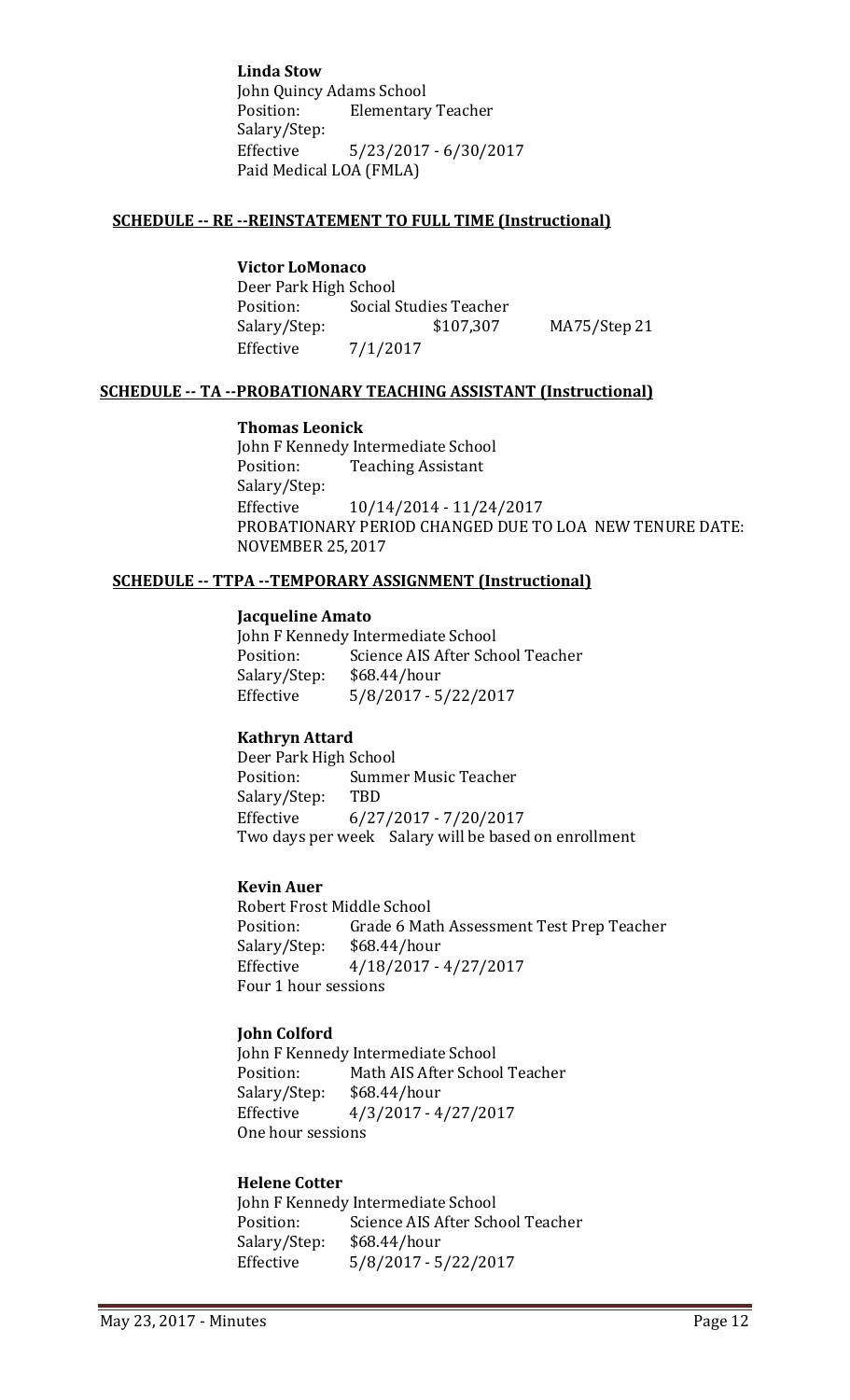#### **Michelle D'Auria**

John F Kennedy Intermediate School<br>Position: Science AIS After Sch Science AIS After School Teacher<br>\$68.44/hour Salary/Step:<br>Effective Effective 5/8/2017 - 5/22/2017

#### **Kimberly Essig**

John F Kennedy Intermediate School<br>Position: Math AIS After Schoo Math AIS After School Teacher<br>\$68.44/hour Salary/Step:<br>Effective Effective 4/3/2017 - 4/27/2017 One hour sessions

#### **Lauren Kalinowski**

Robert Frost Middle School<br>Position: Grade 6 Mat Grade 6 Math Assessment Test Prep Teacher<br>\$68.44/hour Salary/Step:<br>Effective Effective 4/18/2017 - 4/27/2017 Four 1 hour sessions

#### **Lisa Kiernan**

Deer Park High School<br>Position: ENL Al ENL Algebra Review Teacher<br>\$68.44/hour Salary/Step:<br>Effective Effective 5/22/2017 - 6/30/2017 3 one hour sessions (after school)

#### **Marie Marck**

John F Kennedy Intermediate School<br>Position: Science AIS After Sch Science AIS After School Teacher<br>\$68.44/hour Salary/Step:<br>Effective Effective 5/8/2017 - 5/22/2017

#### **Kevin Marner**

Deer Park High School<br>Position: PE/Hea PE/Health Virtual Summer Teacher<br>\$47.17/hour Salary/Step:<br>Effective Effective 7/5/2017 - 8/15/2017

#### **Louis Nicolosi**

Deer Park High School<br>Position: Summe Summer Music Teacher<br>TBD Salary/Step:<br>Effective Effective 6/27/2017 - 7/20/2017 Two days per week Salary will be based on enrollment

#### **Anne Marie Ponzio**

John F Kennedy Intermediate School<br>Position: Science AIS After Sch Science AIS After School Teacher<br>\$68.44/hour Salary/Step:<br>Effective Effective 5/8/2017 - 5/22/2017

#### **Gregg Romano**

Deer Park High School<br>Position: Summe Summer Music Teacher<br>TBD Salary/Step:<br>Effective Effective 6/27/2017 - 7/20/2017 Two days per week Salary will be based on enrollment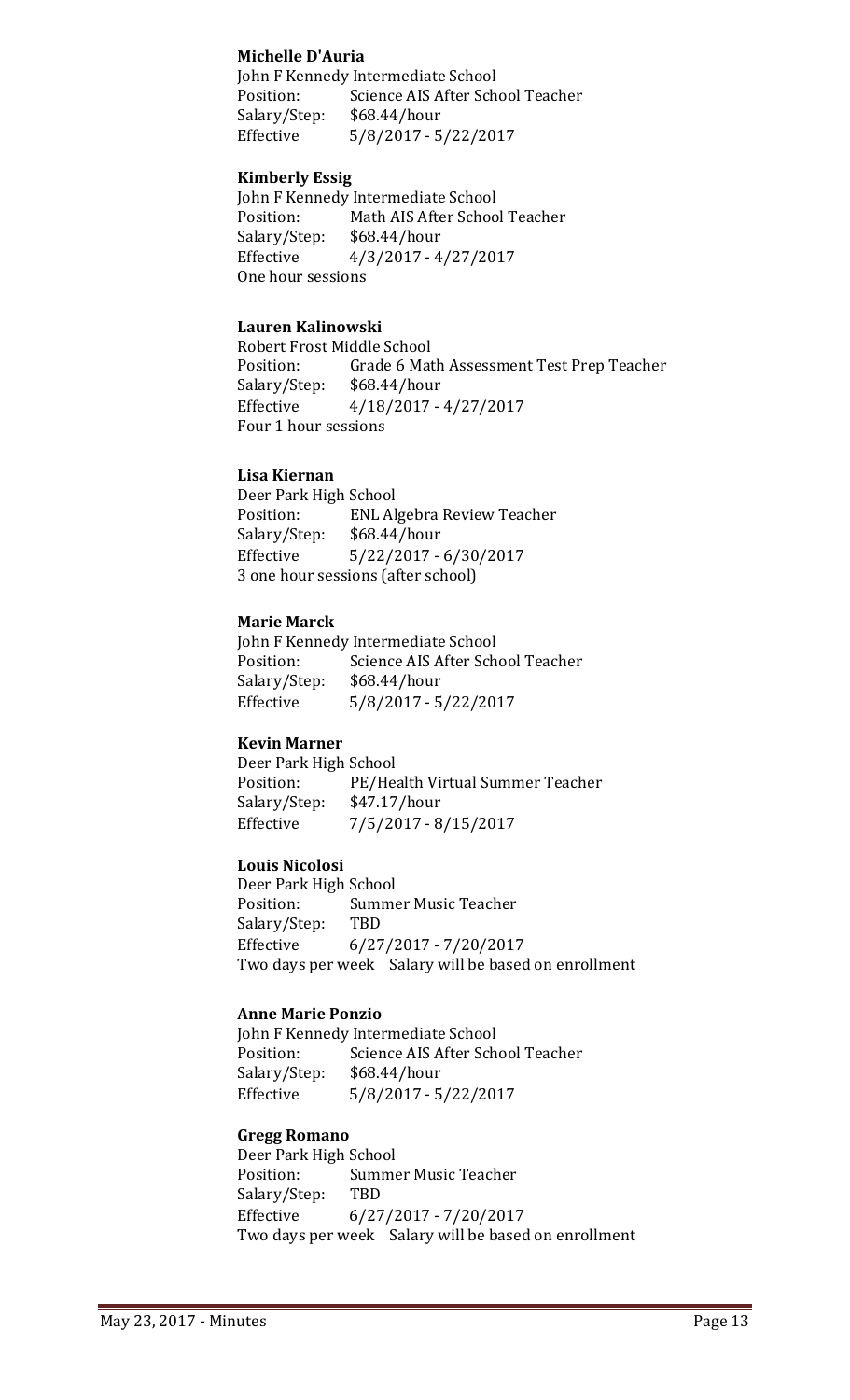#### **Audrey Schulter**

John F Kennedy Intermediate School<br>Position: Science AIS After Sch Science AIS After School Teacher<br>\$68.44/hour Salary/Step:<br>Effective Effective 5/8/2017 - 5/22/2017

#### **Debbie Smith**

John F Kennedy Intermediate School<br>Position: Science AIS After Sch Science AIS After School Teacher<br>\$68.44/hour Salary/Step:<br>Effective Effective 5/8/2017 - 5/22/2017

#### **SCHEDULE -- CS --CHANGE OF SALARY/ STATUS (Non-Instructional)**

#### **Maria Gomez**

Deer Park High School .4 Permanent Substitute Teacher<br>\$125/day Salary/Step:<br>Effective Effective 5/5/2017 - 6/30/2017 (Nola) (Perm Sub position changed from .6 to .4) Salary prorated at \$50 day

#### **SCHEDULE 17/BP-788 – SCHEDULE OF BILLS PAYABLE**

| General*               | #43                  | 4/30/2017 |
|------------------------|----------------------|-----------|
| General*               | #47                  | 5/31/2017 |
| Trust & Agency*        | # 10                 | 4/30/2017 |
| Federal*               | # 21                 | 5/31/2017 |
| School Lunch*          | # 21                 | 5/31/2017 |
| <b>WORKERS' COMP.*</b> | Daily Check Register | 4/26/2017 |
| <b>WORKERS' COMP.*</b> | Daily Check Register | 4/26/2017 |
| <b>WORKERS' COMP.*</b> | Daily Check Register | 4/26/2017 |
| <b>WORKERS' COMP.*</b> | Daily Check Register | 5/3/2017  |
| General                | #48                  | 5/31/2017 |
| Federal                | # 22                 | 5/31/2017 |
| Capital                | # 29                 | 5/31/2017 |
| School Lunch           | # 22                 | 5/31/2017 |
| Trust & Agency         | # 12                 | 6/30/2017 |
| <b>WORKERS' COMP.</b>  | Daily Check Register | 4/26/2017 |
| <b>WORKERS' COMP.</b>  | Daily Check Register | 5/9/2017  |
| <b>WORKERS' COMP.</b>  | Daily Check Register | 5/9/2017  |
| <b>WORKERS' COMP.</b>  | Daily Check Register | 5/10/2017 |
| <b>WORKERS' COMP.</b>  | Daily Check Register | 5/15/2017 |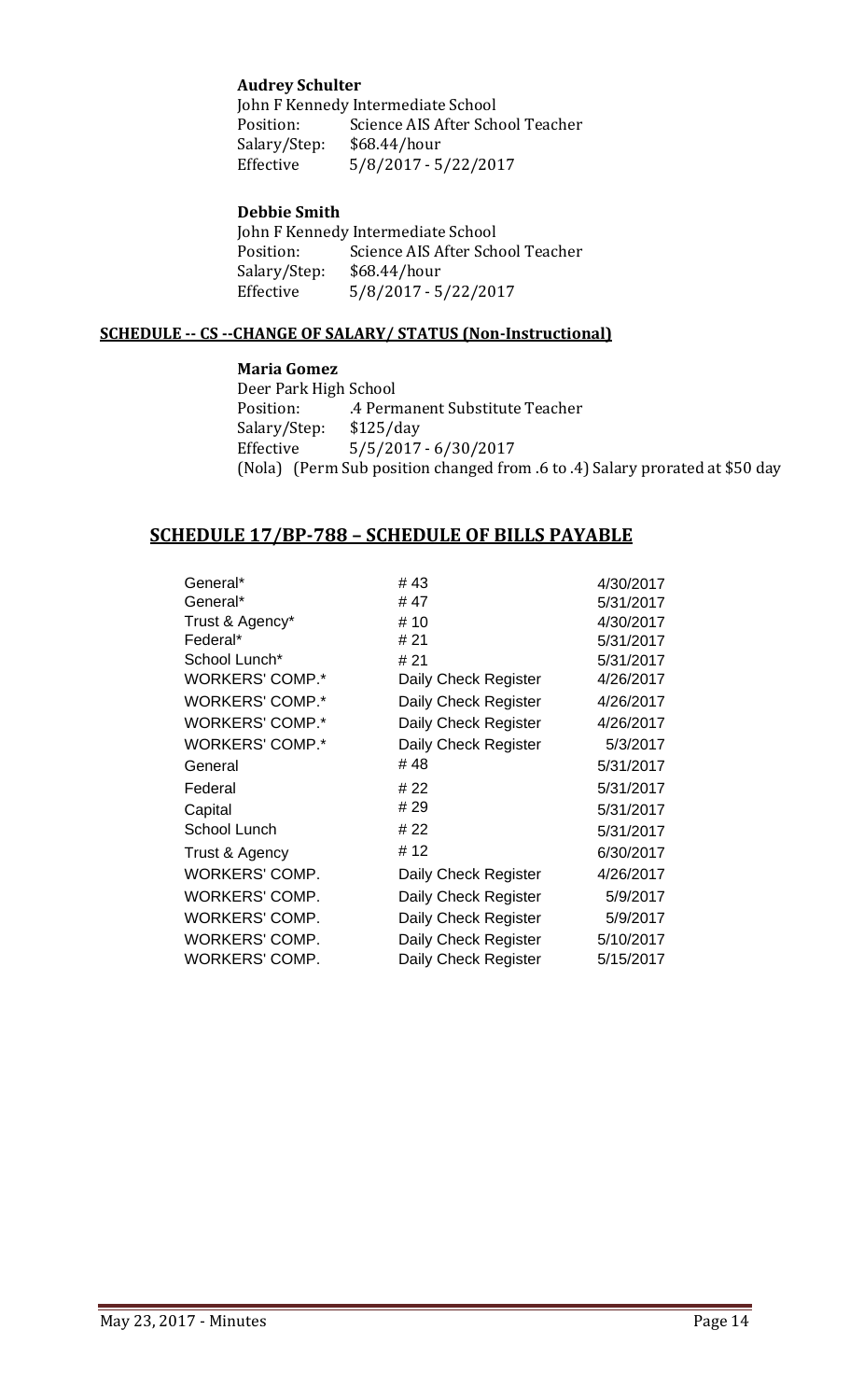#### **SCHEDULE D – BID AWARDS**

#### **Proposals for RFP # RDP17-007 Claims Auditor were received at 11:00 am on May 11, 2017.**

Proposals were advertised in Newsday. Forms and specifications were processed in accordance with Section 104 of the General Municipal Law and proposals were solicited on the Empire State Purchasing Group website located at [www.EmpireStateBidSystem.com.](http://www.empirestatebidsystem.com/)

Proposals were received from the following vendors:

| Berdon LLP                  | \$58,350 |
|-----------------------------|----------|
| Cerini & Associates LLP     | \$36,010 |
| <b>Emkay Consulting LLC</b> | \$16,200 |

Proposals were received by Lauren von Ende, Purchasing Agent and recorded by Concetta Bertelle, Recorder.

It is recommended that the RFP be awarded to the following vendor based on the proposals submitted and the services offered by proposer:

Emkay Consulting LLC \$16,200

#### **Bids for Bid # BDP17-008 Bus Parts were received and opened at 11:00 AM on May 5, 2017.**

Bids were advertised in Newsday. Forms and specifications were processed in accordance with Section 103 of the General Municipal Law and bids were solicited on the Empire State Purchasing Group website at [www.EmpireStateBidSystem.com.](http://www.empirestatebidsystem.com/)

Bids were received from the following vendors:

All Points Bus Upholstery & Supplies, Inc. Bus Parts Warehouse Nesco Bus Maintenance, Inc.

Present at bid opening: Lauren von Ende, Purchasing Agent and Concetta Bertelle, Recorder. There were no vendors present.

It is recommended that the bid be awarded to the following vendors as the lowest responsible bidders meeting specifications (see attached pricing in file):

All Points Bus Upholstery & Supplies, Inc. Bus Parts Warehouse Nesco Bus Maintenance, Inc.

#### **Proposals for RFP # RDP17-009 Legal Counsel Services were received at 11:00 am on May 15, 2017.**

Proposals were advertised in Newsday. Forms and specifications were processed in accordance with Section 104 of the General Municipal Law and proposals were solicited on the Empire State Purchasing Group website at [www.EmpireStateBidSystem.com.](http://www.empirestatebidsystem.com/)

Proposals were received from the following vendors:

Bond, Schoeneck & King, PLLC Frazer & Feldman, LLC Ingerman Smith, LLP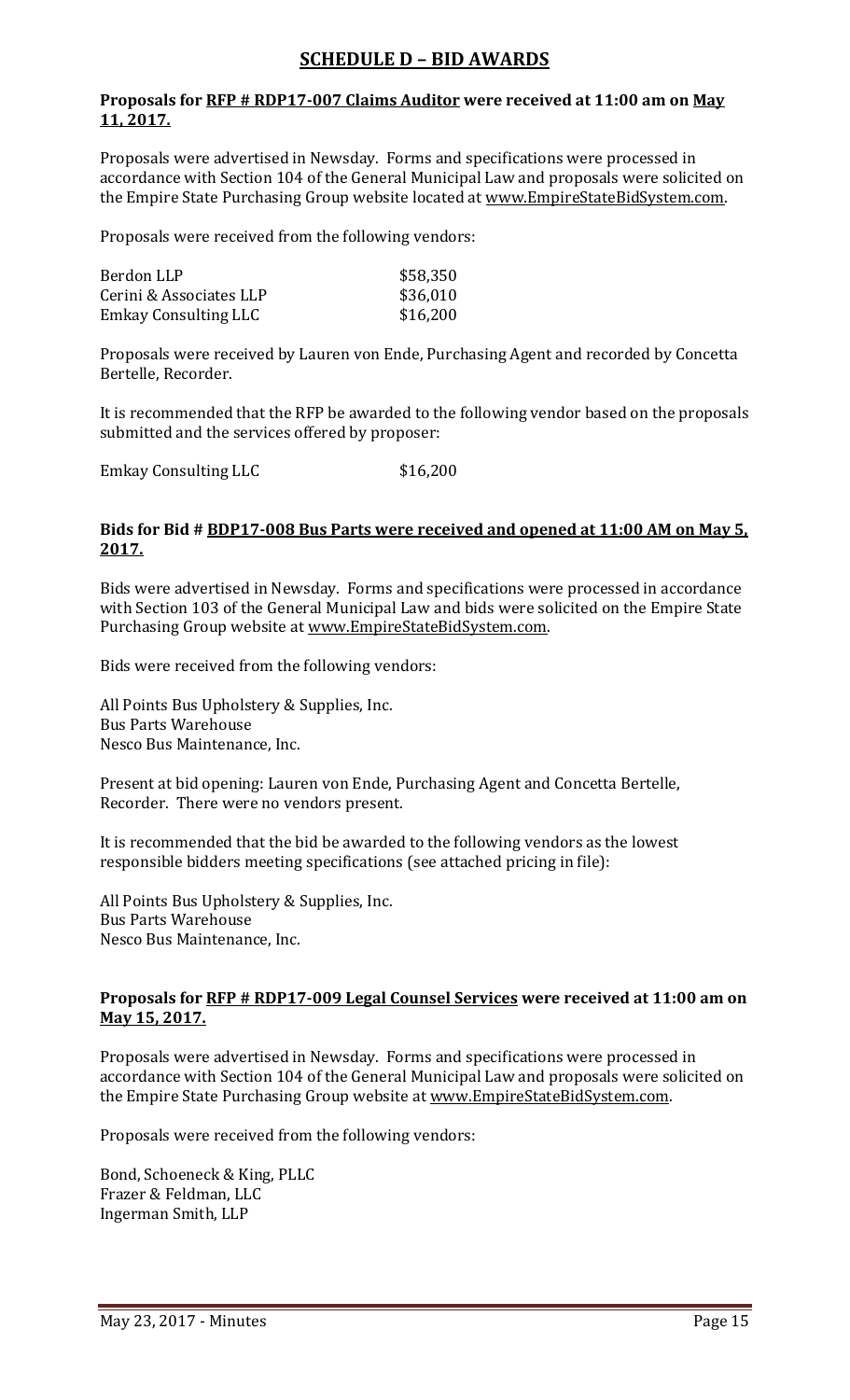Proposals were received by Lauren von Ende, Purchasing Agent and recorded by Concetta Bertelle, Recorder.

It is recommended that the RFP be awarded to the following vendor based on the proposals submitted and the services offered by proposer:

Frazer & Feldman, LLC

#### **Bids for Bid # BDP17-013 Athletic Uniforms, were received and opened at 11:00 AM on May 3, 2017.**

Bids were advertised in Newsday. Forms and specifications were processed in accordance with Section 103 of the General Municipal Law and bids were solicited on the Empire State Purchasing Group website at [www.EmpireStateBidSystem.com.](http://www.empirestatebidsystem.com/)

Bids were received from the following vendors:

BSN Sports, Passon's Sports & US Games Riddell Massapequa Soccer Shop Port Jefferson Sports

Scholastic Sports Sales, Ltd.<br>Triple Crown Sports, Inc.

Present at bid opening: Lauren von Ende, Purchasing Agent and Concetta Bertelle, Recorder. There were no vendors present at bid opening.

It is recommended that the bid be awarded to the following vendors as the lowest responsive/responsible bidders meeting specifications:

BSN Sports, Passon's Sports & US Games Laux Sporting Goods, Inc. Port Jefferson Sports Riddell Scholastic Sports Sales, Ltd. Triple Crown Sports, Inc.

Please see attached in file for specific award information.

#### **SCHEDULE 17-E-409 - EXPLANATION OF BUDGETARY TRANSFERS** #T24

#### **SCHEDULES 17-F-313 & 314 - CONTRACT REPORTS**

**SCHEDULE 5-H-17 – HOME TEACHING (regular & S/E)**  (confidential)

#### **SCHEDULE 5-S-17 – SPECIAL TRANSPORTATION**  (confidential)

**SCHEDULE 5-SE-17 - COMMITTEE RECOMMENDATIONS** (confidential)